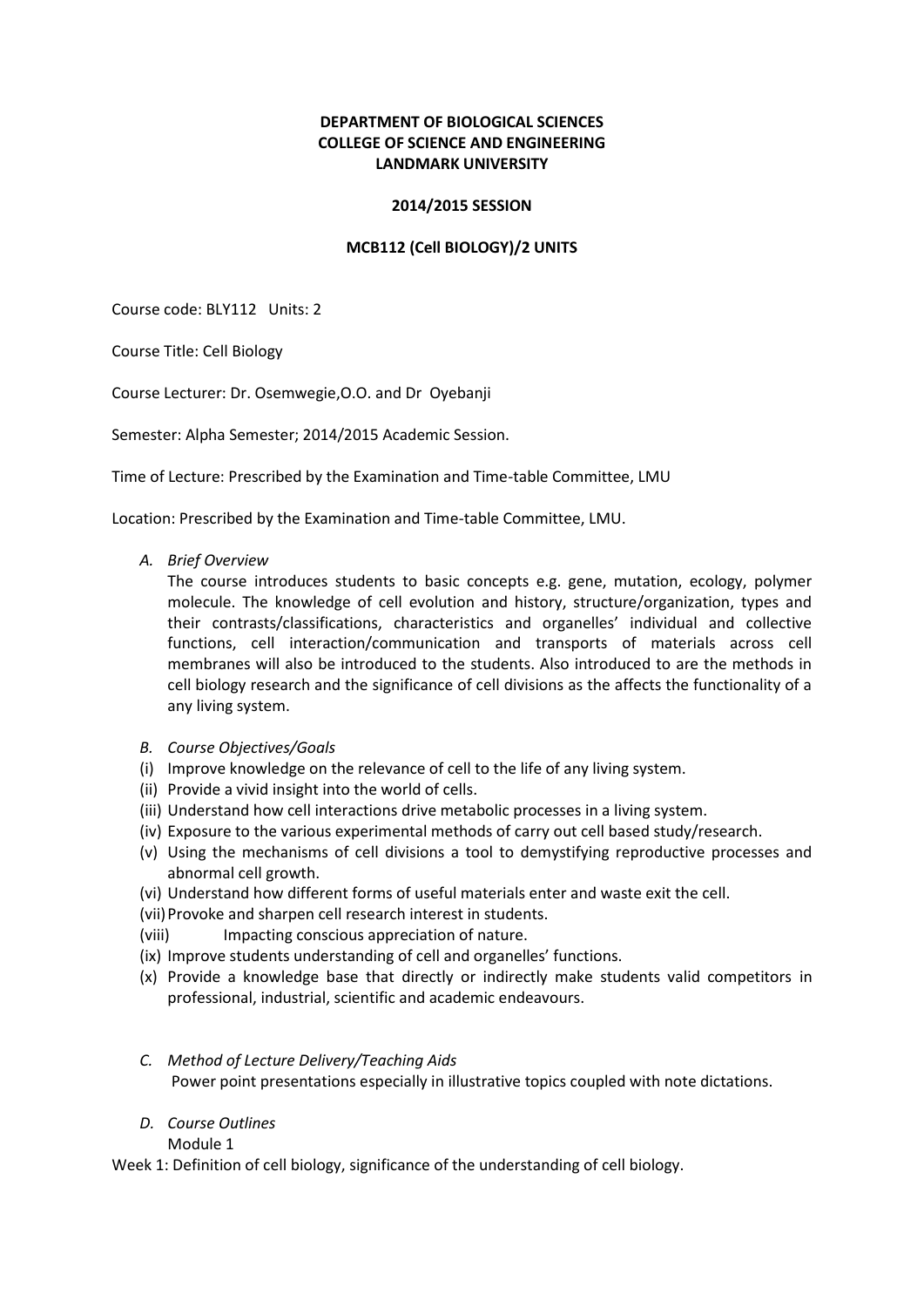Week 2: Definition of a cell, evolution/history of cell, type of cells i.e. plant cell and animal cell; prokaryotic and eukaryotic cells; unicells and multicells, comparison and contrast between type of cells.

Week 3: endosymbiotic theory, structure of typical prokaryote and eukaryote, cell organization.

Week 4: Organelles e.g. endomembrane system (ER, Vacuoles, Vesicles, GB); chloroplast; nucleus; mitochondria etc and their respective functions.

Module 2 Week 5: heredity with focus on the Gene

Week 6: Techniques/methods use in cell biology e.g. microscopy; cell culture; immunostaining; gene knockdown; PCR; computational genomics; flow cytometry etc.

Week 7: Membrane Transport System, Cell communication/interaction.

Week 8: Cell division e.g. mitosis and meiosis.

*Note: Modules 1-6* is taken by the course co-ordinator and *Modules 7-8* by the teaching assistant.

*E. Tutorials*

To be provided on students' request.

#### *F. Structure of Programme/Method of Grading*

There shall be two continuous assessment administered to students at 5% score from each module, the cumulative scores on assignments shall constitute 10%.

The examination shall compose both multiple choice and short answer questions of 70% total score. Total score at the end of the alpha semester shall be 100%.

#### *G. Ground Rules and Regulations*

- (i) 75% class attendance and participation is required from students to be eligible for BLY112 examination.
- (ii) No student shall be allowed into lecture 10 minutes after commencement of lecture.
- (iii) Any immodestly dressed student shall be advised to leave class.
- (iv) Any student that failed to participate in class exercises shall be reprimanded.
- (v) Assignment that was not submitted and delivered to the course teacher within stipulated time frame shall not be graded.
- (vi) Students shall be required to compliment knowledge gained in class by engaging in further reading for better grade standing.

#### *H. Topics for Term Paper/Assignment*

Topics for discussion will be generated by the course teacher.

- *I. Alignment with Goals and Vision of Landmark University*
- J. The proviso in the course content and ground rules connect with the University core values of responsibility, possibility mentality, capacity building and diligence. The subject of cell